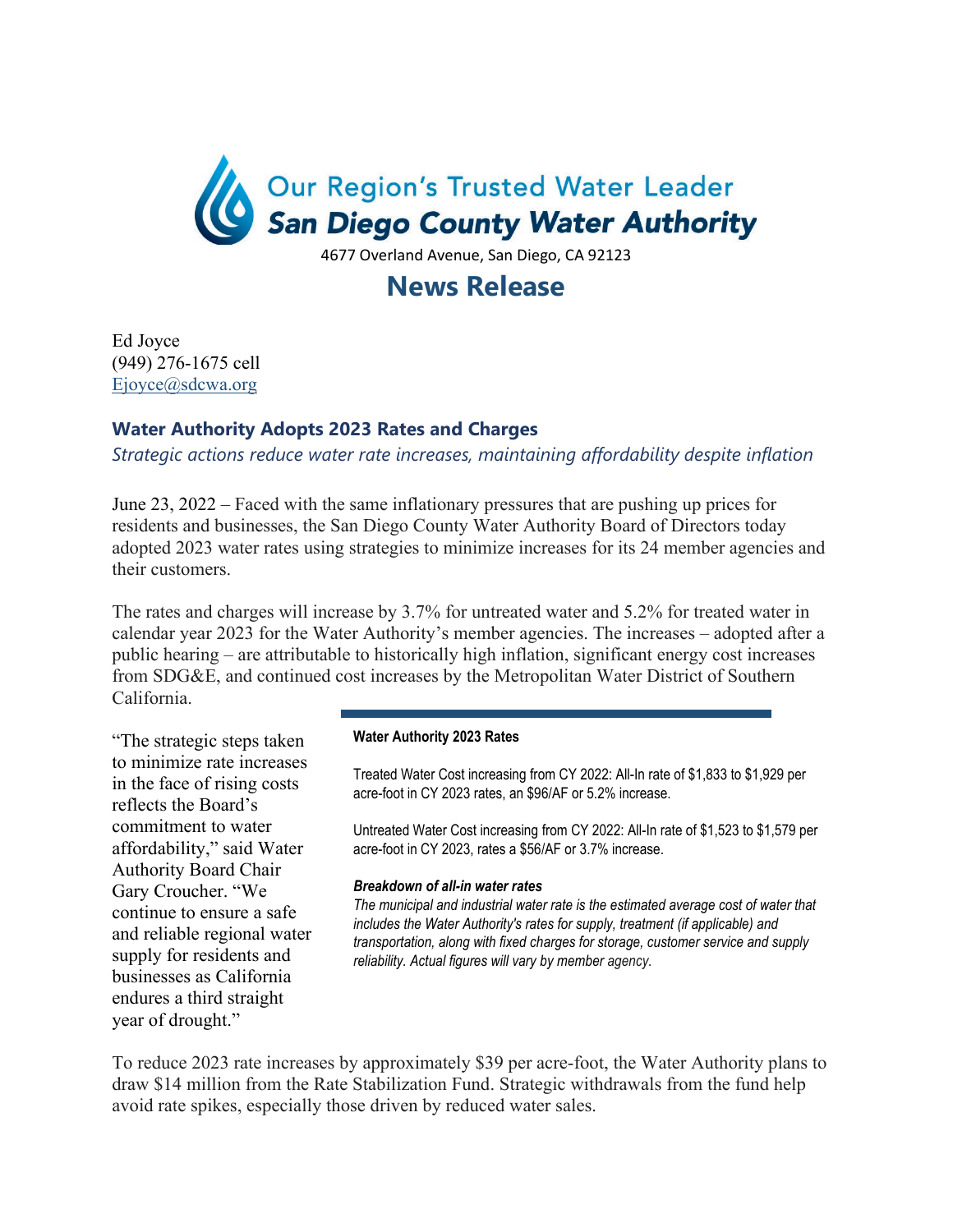The Water Authority's commitment to affordability includes securing \$25 million from the State of California to pay water bills for San Diego County residents impacted by COVID-19; securing \$90 million over the past two years through advocacy efforts and distributing that money to member agencies; avoiding hundreds of millions of dollars in future costs on water deliveries; and maintaining strong credit ratings that reduce the cost of debt.

In 2023, the Water Authority will charge its 24 member agencies the equivalent to an all-in rate of \$1,579 per acre-foot for untreated water, or \$56 more per acre-foot than they currently pay. Charges would be \$1,929 per acre-foot for treated water, or \$96 more per acre-foot than in 2022. (Note: An acre-foot is about 325,900 gallons, enough to serve the annual needs of 2.5 typical four-person households in San Diego County.)

Actual figures will vary for each retail member agency, and each member agency will incorporate costs from the Water Authority into the retail rates it charges to residents, businesses, and institutions.

The Water Authority's overall rate increase is driven by multiple factors, including rising costs for its water supplies, increases to water treatment (driven by energy costs) and conserved water supplies (driven by inflation), and continued increases from MWD.

Each year, the Water Authority's rate proposal is developed in conjunction with an independent cost-of-service study to ensure rates and charges comply with state law, legal requirements, costof-service standards, and Board policies. For 2023, an additional consultant hired to perform a cost-of-service review again affirmed the Water Authority's process. Throughout the six-month rate setting process, the Water Authority worked closely with its member agencies to keep the proposed rates and charges at the low end of earlier projections.

"Our strategic financial planning and management of debt allows us to keep the proposed rates at the low end of our projections," said Water Authority Finance Director Lisa Marie Harris. "The actions we've taken from 2019 through 2021 have resulted in \$130 million in net present value savings from several refundings to lower our debt."

The 2023 rate proposal ensures debt-coverage ratios that maintain the Water Authority's strong credit ratings and minimize the cost of borrowing money for construction projects, an approach that saves ratepayers money over the long run. The Water Authority has senior lien credit ratings of AAA from Standard & Poor's, AA+ from Fitch ratings and Aa2 from Moody's.

For more information about the Water Authority's adopted 2023 rates, go the June Board packet starting on page 65 at: www.sdcwa.org/wpcontent/uploads/2021/11/2022\_06\_23BoardPacketSEC.pdf.

# # #

*The San Diego County Water Authority sustains a \$240 billion regional economy and the quality of life for 3.3 million residents through a multi-decade water supply diversification plan, major*